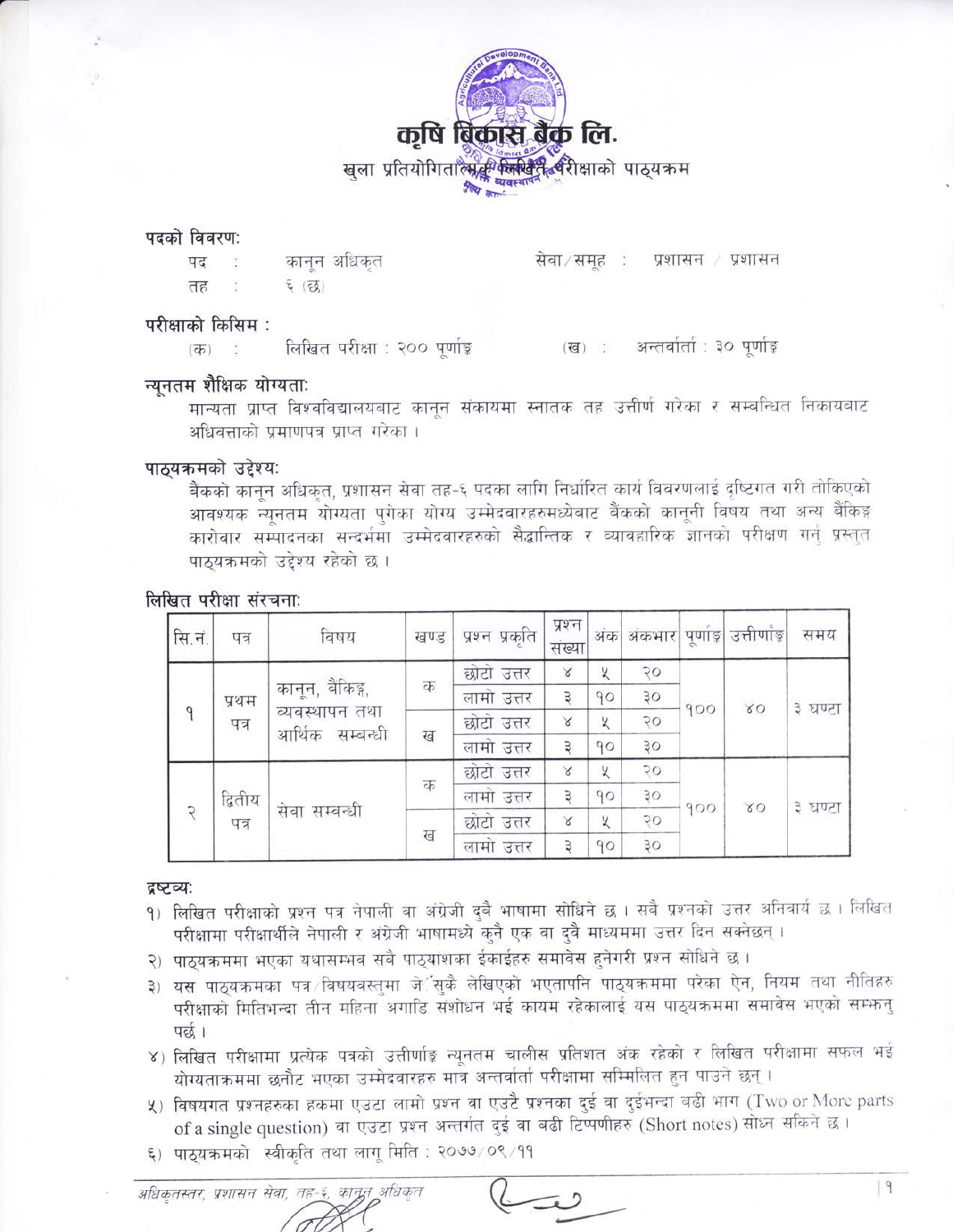# प्रथम-पत्रः कानून, बैकिङ्ग, व्यवस्थापन तथा आर्थिक सम्बन्धी

|                                     |  | छोटो उत्तर              | ४ प्रश्न X X अक = २० |                                     |  |
|-------------------------------------|--|-------------------------|----------------------|-------------------------------------|--|
| खण्ड-कः कानून तथा बैंकिङ्ग सम्वन्धी |  |                         | लामा उत्तर           | $\frac{3}{2}$ प्रश्न X 90 अक $=$ 30 |  |
|                                     |  | पाठ्यक्रमका इकाइ विभाजन |                      |                                     |  |
| बंदा नं.                            |  |                         |                      |                                     |  |
| प्रश्न संख्या :                     |  |                         |                      |                                     |  |

- ऐन, नियम: नेपाल राष्ट्र बैंक ऐन, २०५८, बैंक तथा वित्तीय संस्था सम्बन्धी ऐन, २०७३, बैंकिङ्ग कसुर तथा  $9)$ सजाय ऐन, २०६४, सम्पत्ति शद्धीकरण (मनी लाउण्डरिङ्ग) निवारण ऐन, २०६४, कम्पनी ऐन २०६३, विद्युतिय ( इलेक्टोनिक) कारोबार ऐन, २०६३ तथा नेपाल राष्ट्र बैंकबाट जारी एकिकत निर्देशन सम्बन्धी जानकारी।
- **बैंकिङ्ग प्रणाली:** अवधारणा, विकासक्रम, बैंकका प्रकार तथा कार्यहरु, नेपालको आर्थिक विकासमा बैंकिङ्ग क्षेत्रको  $\mathcal{L}$ महत्व, वर्तमान अवस्था, केन्द्रीय बैंकको स्थापना, भूमिका, काम, कर्तब्य र अधिकार, नेपालमा बैंकिङ्ग क्षेत्रको वर्गीकरण तथा बैंक तथा वित्तीय संस्थाहरुको काम, कर्तब्य र अधिकार, बैकिङ्ग क्षेत्रको सम्भावना, अवसर तथा चुनौतिहरु, बैंकिङ्ग व्यवसायमा जोखिम र न्यूनीकरणका उपायहरु ।
- **बैंकिङ्ग सेवाहरु:** निक्षेप सेवा, कर्जा सेवा, विप्रेषण, प्रतितपत्र, बैंक जमानत कारोवारको अवधारणा, महत्व र प्रकार,  $\mathfrak{z}$ कोष र गैह कोषमा आधारित कारोवारहरु, कर्जा चक्र, कर्जाको वर्गीकरण, Branchless Banking, Any Branch Banking System (ABBS), Mobile Banking, Internet Banking, SWIFT, Debit Card, Credit Card, ATM, PoS, QR code, Online account, Good for Payment Cheque, Manager's Cheque, Locker, Financial Literacy, Digital Literacy, Kisan Credit Card/Apps, Opportunities and Challenges of Digital Banking in Nepal, बैंकिङ्ग शब्दावली (Banking Terminology)।
- **कषि विकास बैंक लि**.: बैंकको स्थापना, विकासक्रम, कार्य प्रकृति, दरदृष्टि, ध्येय, उद्देश्य, संगठनात्मक संरचना,  $8)$ कारोवारको अवस्था, वासलातको आकार, विद्यमान सबल एवं दुर्बल पक्ष तथा अवसर र चुनौतिहरु, कृषि विकास बैंक लि. कर्मचारी सेवा विनियमावली, २०६२, बैंक तथा वित्तीय संस्थामा कार्यरत कर्मचारीले पालना गर्नपर्ने आचरण तथा अनशासन ।

|               | खण्ड–खः | व्यवस्थापन र आर्थिक सम्वन्धी |                         | छोटो उत्तर<br>लामा उत्तर | ४ प्रश्न XX अंक = २०<br>। ३ प्रश्न <b>X</b> १० अक् = ३० |  |
|---------------|---------|------------------------------|-------------------------|--------------------------|---------------------------------------------------------|--|
|               |         |                              | पाठ्यक्रमको इकाई विभाजन |                          |                                                         |  |
| बदा न         |         |                              |                         |                          |                                                         |  |
| प्रश्न संख्या |         |                              |                         |                          |                                                         |  |

- 1) Management: Organization concept, Structure, objectives & principles, Communication System, Organization change & development, Organization cultural, Organization governance, Management concept, Principles, Types & Functions, Key management process. Current issues of management, Management Information System and its importance, Time Management, Crisis Management, Conflict Management, Change Management, Knowledge Management, Record Management, Stress Management.
- 2) Human Resource Management: Concept function and importance of HRM, HR Planning, Recruitment & selection, Training & development yob description, Job specification & Job analysis. Motivation, Reward& Punishment. Performance appraisal, Career Planning,

यवस्थापन <sup>हि</sup> <sup>नागां</sup>लय काठमाड

अधिकतस्तर, प्रशासन सेवा, तह-६,

 $| \nvert$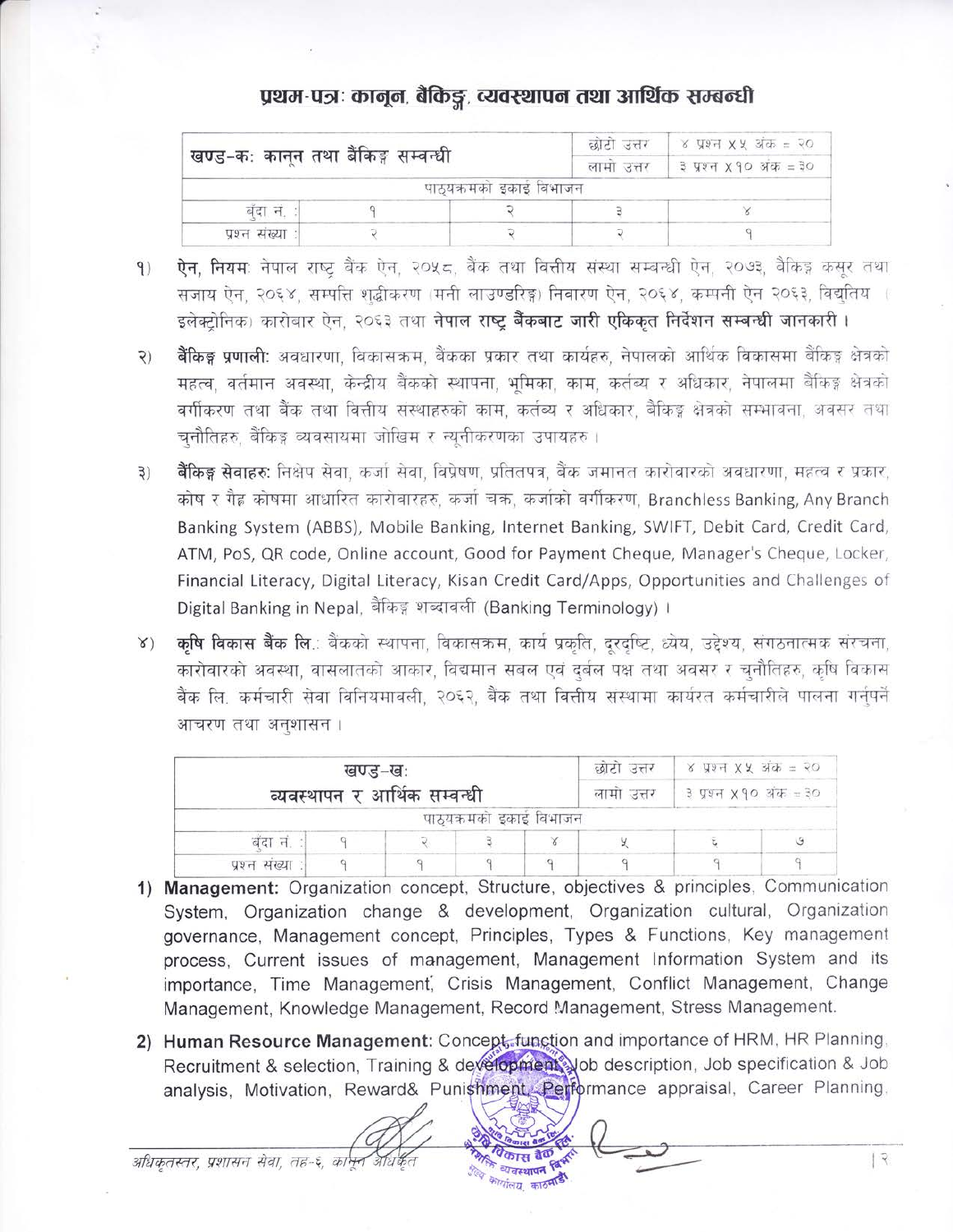Employee ethics, Human Resource Information System, Moral values, Retirement & Socialization, Industrial Relation & Collective Bargaining

- 3) Economics: Characteristics of Nepalese economy, GDP, National Income, Percapita Income, Interest Rate, Inflation, Investment, Saving, Government Securities, Balance of Payment, Money market, Capital market.
- 4) Strategic & Risk Management: Strategic planning framework, Strategy formulation process and methods, SWOT analysis, Risk Management Concept, Identification, Types, Measurement, Cyber securities, IT risk management techniques and strategies, Contingency planning and management.
- 5) Project Management: Concept, Project identification, formulation, appraisal, implementation, monitoring, evaluation and control.
- 6) Fiscal & Monetary policy: Concept, feature, objectives and instruments of monetary policy & fiscal policy.
- 7) Information Technology: Computer System (Input Device, Output Device), Operating System, Application software, MS office system, Internet, Intranet, Extranet and e-mail system, Database management system, Hardware, Networking, Backup, Related threats. Need of core banking system (CBS) in banking business, Importance & related risks of CBS in banking institution

| खण्ड-कः कानुनी अवधारणा सम्वन्धी |  |  |          |                         | छाटा उत्तर<br>लामा उत्तर | ४ प्रश्न ४.४ अक्ट = २०<br>३ प्रश्न <b>x</b> १० अंक = ३० |           |
|---------------------------------|--|--|----------|-------------------------|--------------------------|---------------------------------------------------------|-----------|
|                                 |  |  |          | पाठ्यक्रमको इकाई विभाजन |                          |                                                         |           |
| बंदा नं. :                      |  |  | 3. 8 7 4 | 50.5                    |                          | $92 - 98$                                               | $94 - 99$ |
| प्रश्न संख्या                   |  |  |          |                         |                          |                                                         |           |

## दितीय पत्रः सेवा सम्वन्धी

काननको अवधारणा, सामान्य सिद्धान्तहरु, उद्देश्य, श्रोत, कार्य तथा वर्गीकरण । 9.

- संवैधानिक कानुनको अवधारणा, संवैधानिक कानुनका श्रोत र सिद्वान्त, संविधानको वर्गीकरण, नेपालको  $\overline{R}$ संवैधानिक इतिहास, संविधानवाद, विधिको शासन (Rule of law), राज्यका नीति तथा निर्देशक सिद्धान्तहरु, मौलिक हक, काननी राज्यको सिद्धान्त सम्बन्धी जानकारी।
- विश्वमा प्रचलित मख्य काननी प्रणालीहरु र तिनको विकासक्रम।  $\beta$ .
- न्यायको अर्थ र न्यायमा पहुँच, न्यायको प्रकार र कानूनी शासनको अवधारणा तथा सिद्धान्त ।  $8^{\circ}$
- बैंकिङ्ग काननको अवधारणा, सिद्वान्त तथा क्षेत्र ।  $x$ .
- शक्ति सन्तुलन तथा पृथकीकरणको अर्थ, सिद्धान्त, कानून प्रद्धत्त अधिकार तथा कर्तव्य सम्बन्धी जानकारी। ٤.
- नेपालमा कानून निर्माण प्रकृया, कानूनी राज्यका मुख्य अंगहरु तथा तिनिहरुको काम, कर्तब्य र अधिकार।  $\mathcal{G}$
- मानव अधिकार सम्बन्धी विश्वव्यापी घोषणापत्र, यसका विशेषता तथा महत्व र प्रयोग। ζ.
- पारिवारिक कानून, ब्यक्ति सम्बन्धी कानून, सम्पत्ति सम्बन्धी कानून । ९.
- १०. न्यायिक तथा अर्ध न्यायिक निकाय र यसक<u>ो अ</u>धिकार क्षेत्र ।
- रिट सम्बन्धी अवधारणा, कानूनी लिखतूको प्रत्योद्धिहरूदैया, हदम्याद, म्याद तथा तारेख । 99.
- लिखतहरुको दर्ता, दरपिठ, अदालती शुल्क, धरोटी ले<mark>थी</mark> जमानी ।  $92.$
- जाहेरी दर्खास्त, बयान, बकपत्र, फिराईपक्क, प्रेसिडेनेर मत्र, पुनरावेदन पत्र, लिखित जवाफ।  $93.$